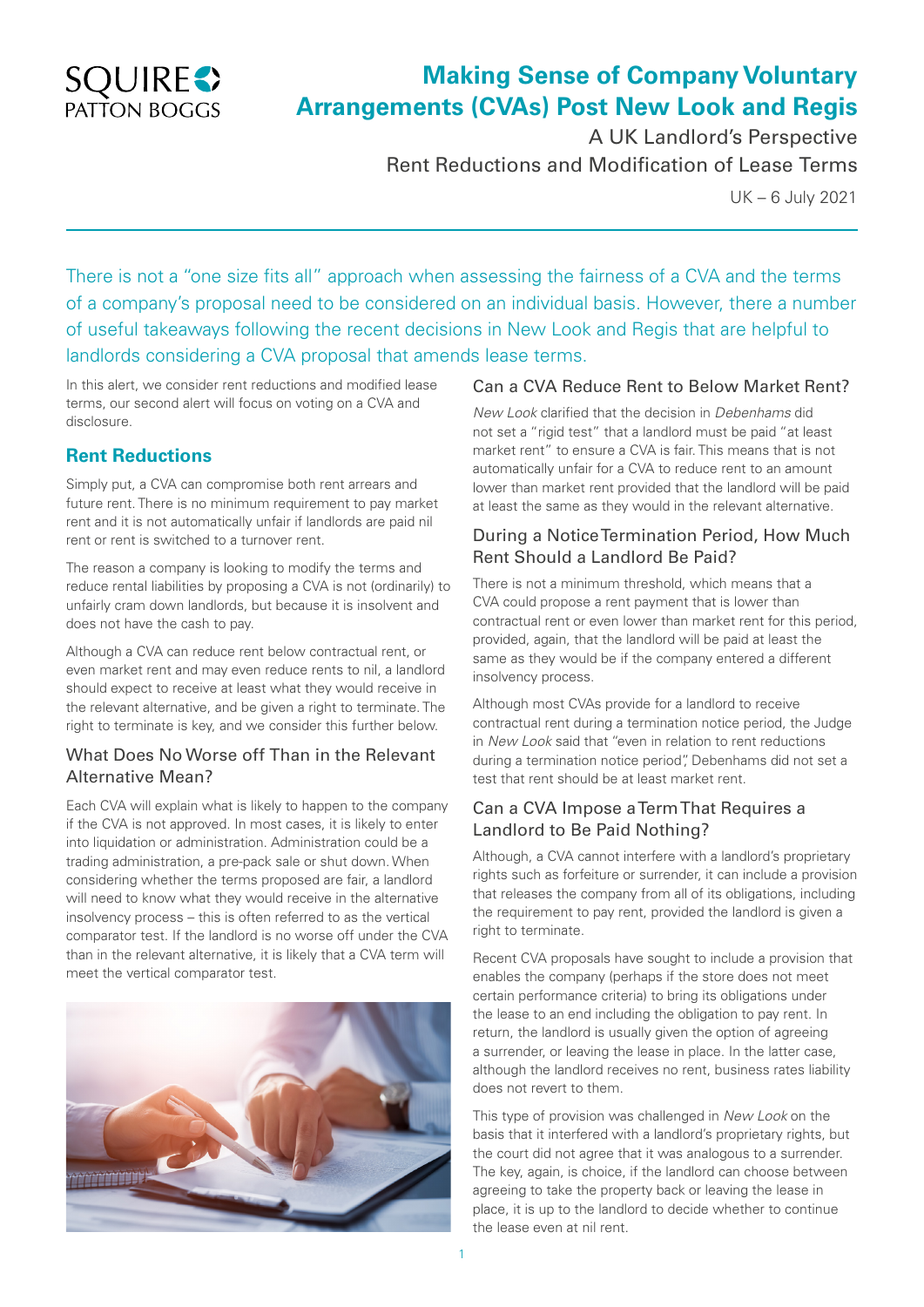

# Can a CVA Grant the Company a New Right to Terminate That Is Not in the Lease?

Provisions in a CVA that give the company a right to serve a Notice to Quit or a new right to terminate in favour of the company, need to be carefully considered. The wording might suggest that the lease will be brought to an end, which if that occurs, is likely to be an interference with the landlord's proprietary right, which is not permitted. However, it is most often the case that the effect of the termination right is not to terminate the lease, but to reduce rents to nil and release the company from its obligations under the lease – which as explained above, is permitted and will not be automatically unfair if the landlord has a choice whether to take the property back.

#### Turnover Rent

Again, more recently, CVAs have sought to modify rent provisions by switching to turnover rent for the CVA term. For the reasons set out above, and explained below under termination rights. A switch to a turnover rent is unlikely to be automatically unfair if a landlord has a choice about whether to continue the lease.

# Is a Landlord Entitled to Ask for a Profit-share Fund?

Just because other CVAs have proposed a profit-share fund, the Judge in *New Look* said that it did not mean that all CVAs must include one. However, the availability of a profit-share fund or other uplift mechanism may be an answer to fairness if creditors are treated differently. It is not always the case that differential treatment (even if justified) will overcome a finding of unfair prejudice.

# **Termination Rights**

When assessing the fairness of a CVA proposal, it is clear, following *New Look* and *Regis,* that the ability to terminate will be a **key consideration***.*

Provided the CVA offers the landlord choice – a right to terminate and take the property back, or accept the terms and be bound – a court is unlikely to find any modifications to lease terms automatically unfair, provided that, on exercising a right to terminate, the landlord would be no worse off than in the relevant alternative.

If a landlord can choose between opting to accept the modified lease terms or take the property back, then it is up to the landlord (not the court) to determine whether it considers the terms fair. If the landlord does not like the terms or does not think they are fair, then they can terminate the lease.

It is, therefore, important for landlords to weigh up at the outset the consequences of taking the property back (such as liability for business rates and insurance) and opportunity (such as re-letting to a new tenant) against the terms proposed in the CVA. For example, re-letting on terms that require the landlord to offer a rent-free period may be preferable to the terms proposed by the CVA.

# Rolling Termination Rights

Although a right to terminate is key, a landlord cannot expect this to be a rolling right exercisable by the landlord at any time. Although some proposals might include such a term, the Court concluded in *New Look* that the fact that a CVA does not contain a rolling right to terminate, is a matter for the landlord to consider at the outset when deciding whether to opt to continue with the lease.

# How Does a Right to Terminate Work if a Landlord Has Multiple Leases?

Following the reasoning in *New Look* and *Regis,* we would now expect landlords with multiple leases to be given an option to terminate those on an individual basis, rather than, as has typically been the case, being given a choice between terminating all or none of them. This provision restricts the landlord's choice, and choice was an important consideration in both challenge cases.

There may be some properties that the landlord wishes to relet, and others where the better option is to leave the lease in place. Having the choice to decide which leases to terminate, rather than a more arbitrary choice between all or none, helps address the question of fairness.